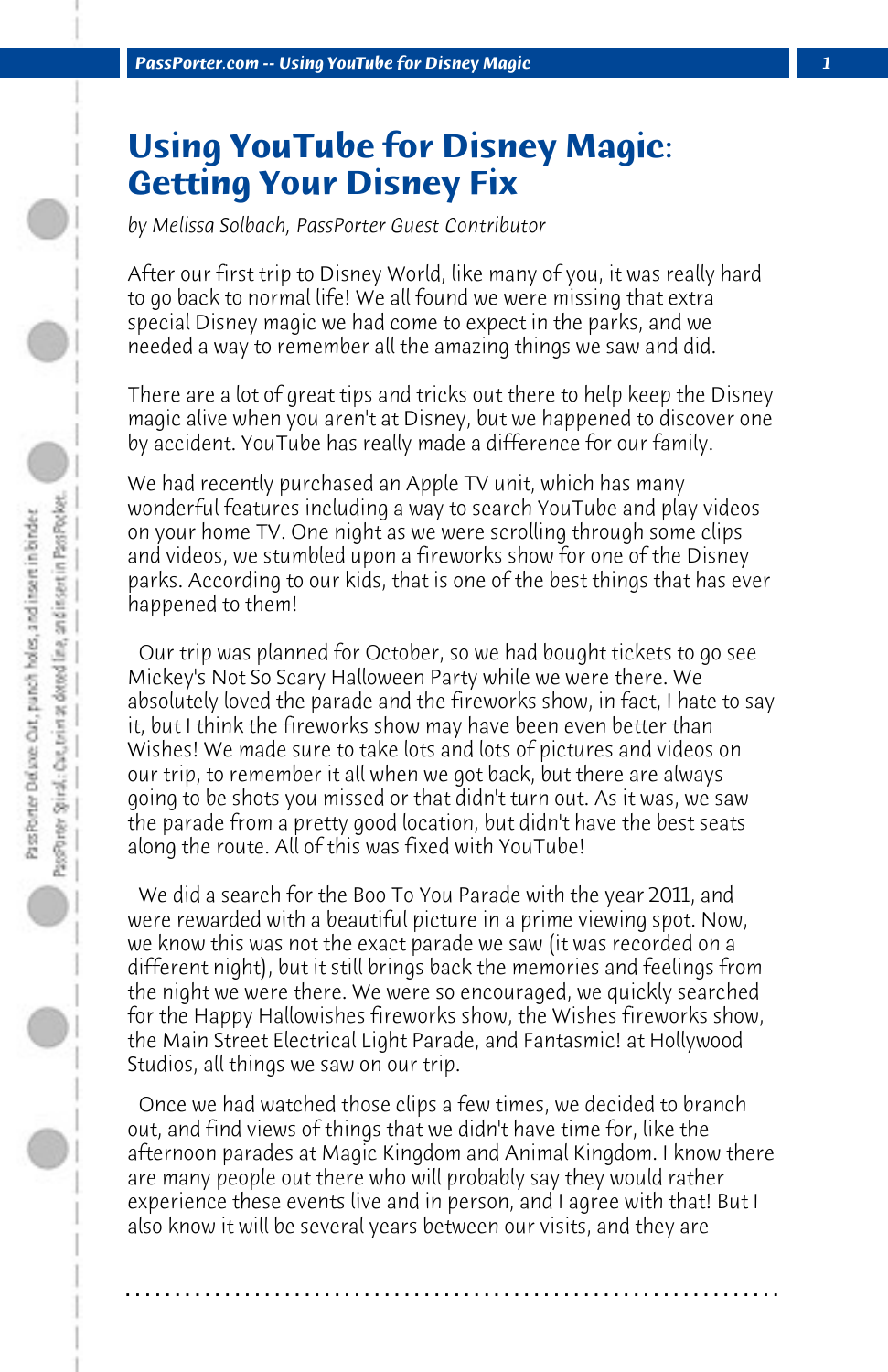constantly changing things up at Walt Disney World. I can also say that having been there in the middle of the action doesn't compare at all to sitting on your couch watching it. Once we already had the memories, we could watch the clips and recapture the magic. Without having been there, it's just a cool parade on TV. I think it would be just as special to see in person even if you knew what was coming, and I also know there are people that have been to Walt Disney World dozens if not hundreds of times and still watch these events each time like it's the first.

 Something else that we really benefitted from was there are people out there with far more time and knowledge than we had. We were so busy trying to soak up every last minute that we really didn't want to spend a lot of time reserving a great viewing spot. And then when we did actually get to watch the parade, neither of us wanted to see it through the lens of a recorder! There are some really impressive-quality videos out there, shot in HD with great cameras from amazing locations. One website posting lots of Disney videos is http://www.attractionsmagazine.com - Orlando Attractions Magazine. They have a lot of really wonderful videos on all kinds of topics,

including attractions and hotels.

 Another great thing about this is that you can see things that may only occur once. For instance, we have two very big Star Wars geeks in our house, but we just can't make the trip to Star Wars Weekends every year, so our son got to watch the evening show with Darth Vader, Chewbacca, and all the gang dancing around to current popular songs. That show in particular changes every year, so even if we do get to go to one, I know that while the premise may be the same, we will not see the exact same show.

 The last point I have about why I think this is so much fun is because of my daughter. She was almost 3 when we went, so I know most of what she remembers will be from pictures and videos, and not necessarily her own memory. It's no shock then, that she has been the one to request the videos over and over. I will be curious over the next few years to see what she does and doesn't remember about our trip and I hope watching the clips on YouTube will at least help.

 So to summarize, we went to Disney, missed being at Disney, found a way to bring a little piece of the magic back into our living rooms. And did I mention that it was free ... ?!

*About The Author: Melissa lives in the Midwest with her patient and easy-going husband and their two children. After hours of exhausting and thorough research for a trip to Walt Disney World last year, she is looking forward to the thrill of planning another trip sometime soon. Yes, her family*

**. . . . . . . . . . . . . . . . . . . . . . . . . . . . . . . . . . . . . . . . . . . . . . . . . . . . . . . . . . . . . . . . . .**